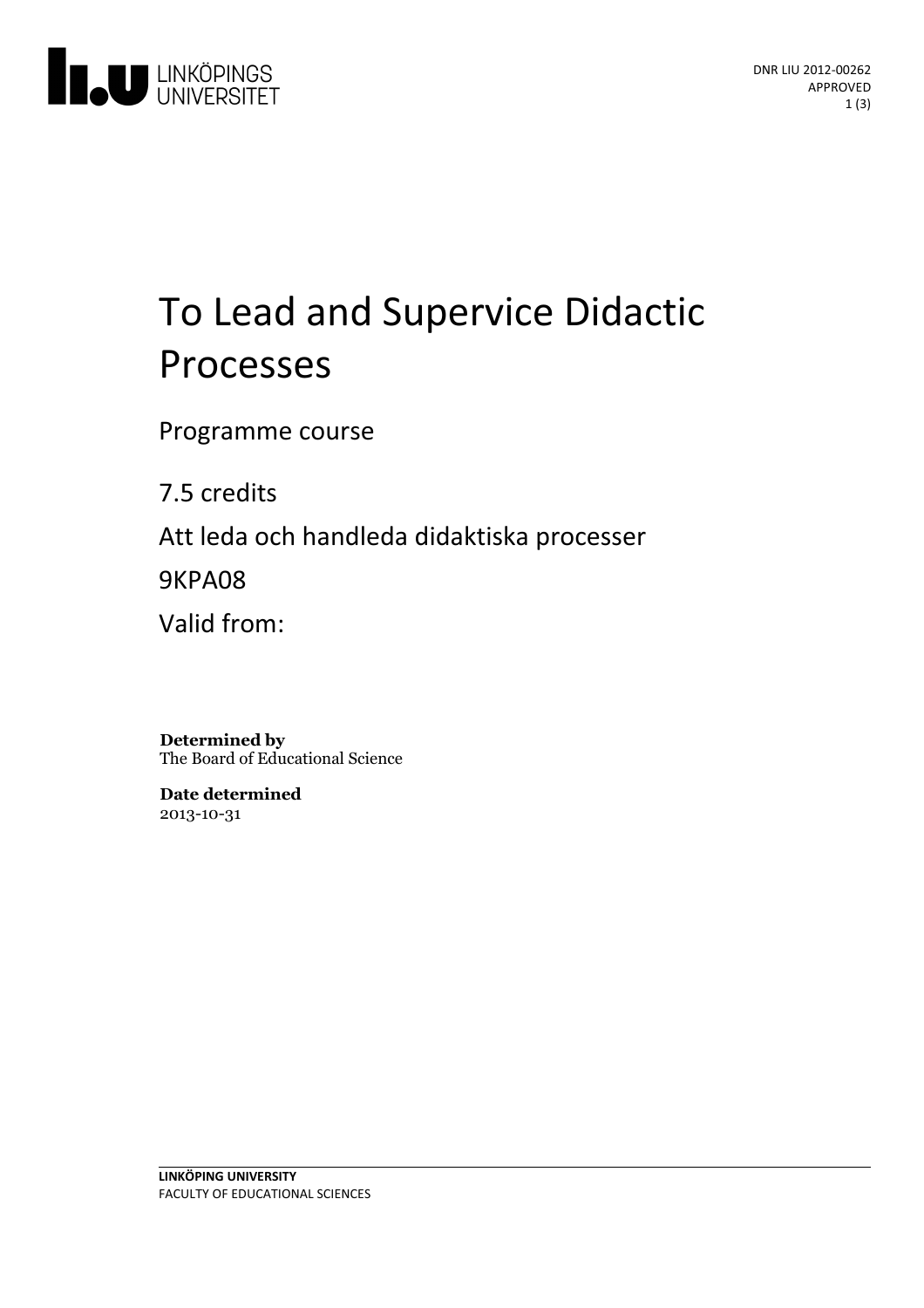Main field of study Didactics

Course level

Second cycle

Advancement level

A1X

# Course offered for

- VAL II -Professional Qualification Course for Teachers
- Complementary Educational Programme Secondary School Teacher Programme - Years 7-9
- Complementary Educational Programme Secondary School Teacher Programme - Upper Secondary
- Foreign teacher training, ULV